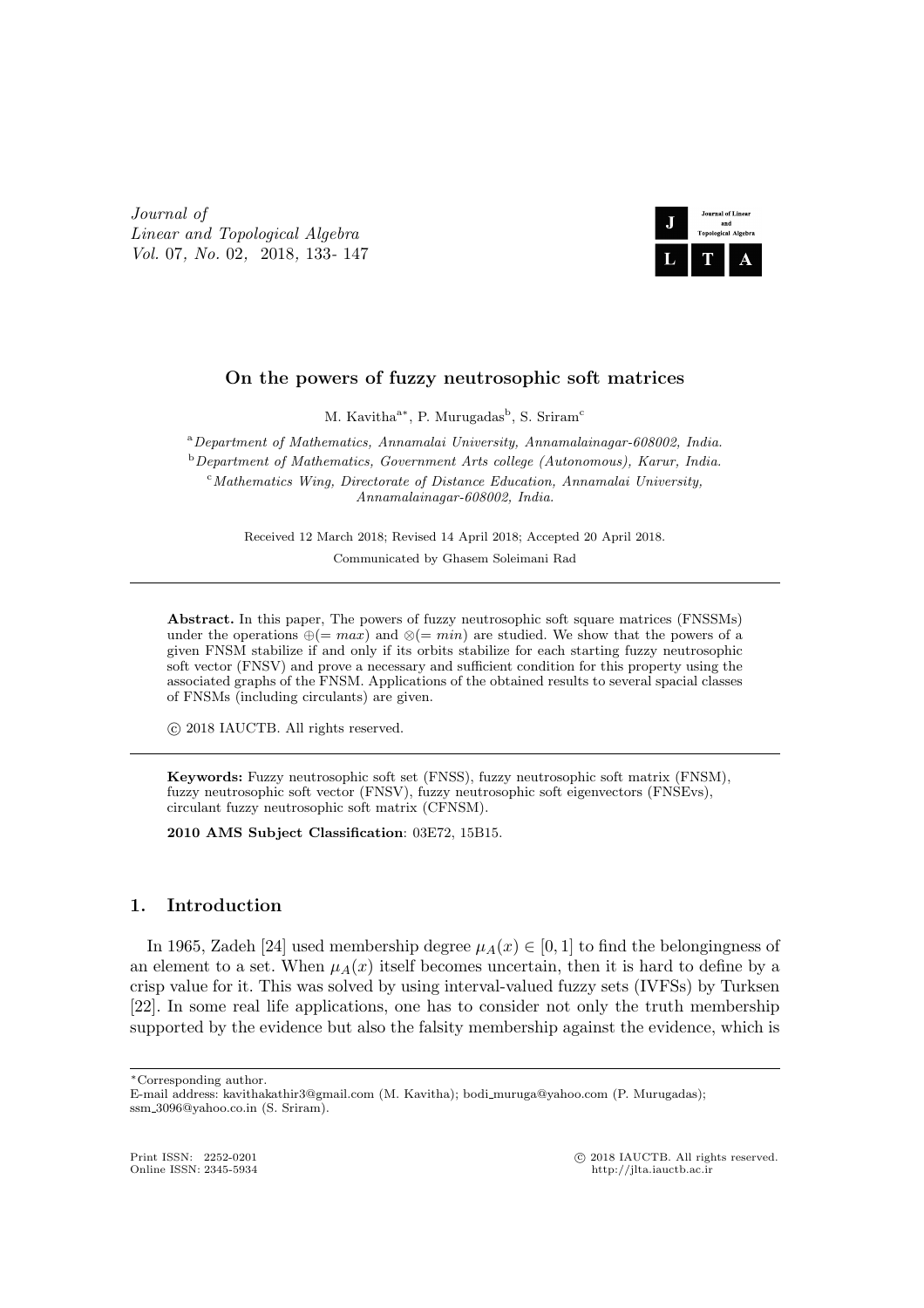beyond the scope of fuzzy sets and IVFSs. Atanassove [2] introduced intuitionistic fuzzy set (IFS) as a generalization of fuzzy sets to consider the both truth membership and falsity membership. Later IFS was extended to the interval-valued intuitionistic fuzzy stes (IVIFSs) by Atanassov [3] for generalization purpose. A bibliometric analysis on fuzzy decision-related research and a scientometric review on IFS studies can be respectively found in Liu and Liao [13] and Yu and Liao. Due to some restriction on truth and falsity membership values, fuzzy set and its extensions can only handle uncertain information but not the indeterminate and inconsistent information, which may exist in reality. For example where 10 voters are participating in a voting process. In time *t*1, three vote "*yes*", two vote "*no*" and five are undecided. In neutrosophic notation, it is expressed as  $(0.3 \t 0.5 \t 0.2)$ . In time  $t_2$ , three vote "yes", two vote "no", two give up and three are undecided, then it can be expressed as (0*.*3 0*.*3 0*.*2), which is beyond the scope of intuitionistic fuzzy set. This type of situations is well managed by the neutrosophic set (NS), where indeterminancy is quantified explicity an truth, indeterminancy, and falsity membership are independent to each other NS provides a more reasonable mathematical framework to deal with indeterminate and inconsistent information. During the last decade, the concept of NS and inteval neutrosophic set (INS) have been used in various application such as medical diagnosis, database, topology, image processing (see, Guo and Sengur [9]) and decision making problems (see, Broumi and Smarandache [4]).

Smarandache [19] introduced neutrosophy as a branch of philosophy which studies the origin, nature, and scope of neutralities. Smarandache defined indeterminacy explicitly and stated that truth, indeterminacy and falsity membership are independent and lies within  $]$ <sup>-</sup>0,1<sup>+</sup>, which is the non-standard unit interval and an extension of the standard interval [0*,* 1]. Maji [16] introduced neutrosophic soft set (NSS) as a combination of NS and soft set defined by Molodtsov [17].

An algebraic structure  $(N, \oplus, \otimes)$  where N is a bounded linearly ordered set with the upper bound denoted by **1** and the lower bound by  $\mathbf{0}, \oplus = max$ , and  $\otimes = min$  is called by some authors a bottleneck algebra (Cechlarova [5]) and by others a fuzzy algebra [11, 12]. The important property of the operations *⊕* and *⊗* is that they are both idempotent. moreover, for every  $a, b \in \mathcal{N}$ ,  $a \oplus b \in \{a, b\}$  and  $a \otimes b \in \{a, b\}$ .

The set of all n-tuples (n-vectors) over  $N$  will be denoted by  $N_n$  and the set of all square matrices of order n by  $\mathcal{N}(n, n)$ . The operations  $\oplus$  and  $\otimes$  are extended to vectors (fuzzy vector, intuitionistic fuzzy vector) and matrices (fuzzy matrices, intuitionistic fuzzy matrices) in the usual way, i.e., for  $A, B \in \mathcal{N}_{(n,n)}$  we have  $A \otimes B = C \in \mathcal{N}_{(n,n)}$ , where

$$
C_{ij} = \sum_{k=1}^n a_{ik} \otimes b_{kj}.
$$

If we create the sequence of powers *A*,  $A^2 = A \otimes A$ ,  $A^3 = A^2 \otimes A$ , ... of a given matrix *A*, then no entry different from the entries in the original *A* can be obtained. Hence although the sequence of powers is infinite, it contains only a finite number of different members. That means that at some point a repetition must occur, resulting in some periodic behavior or stabilization.

This phenomenon has already been observed in [21], where a condition for stabilization of compact matrices has been derived. In  $[11, 12]$ , it was shown that the period of a square matrix divides [*n*], the least common multiple of the integers 1*,* 2*, ..., n* and an algorithm for computing this period was given. Some other works concentrate on periodicity and stabilization of powers of special matrices; one of the most recent papers is [10], where a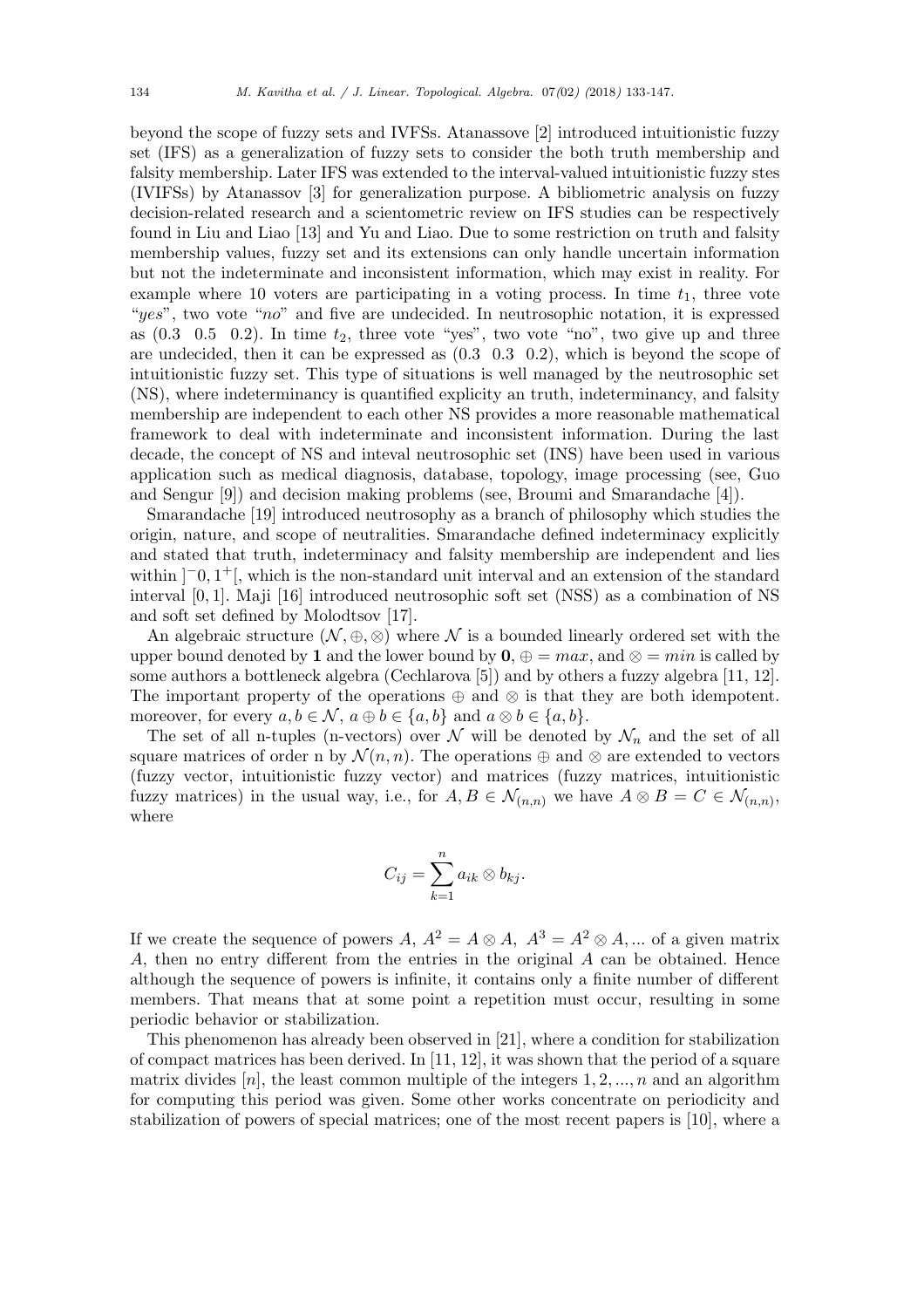sufficient condition for stabilization of powers of circulant matrices is proved.

All the above papers use purely algebraic methods. However, for computations in extremal algebraic structure like the bottleneck /fuzzy algebra, the language of graph theory has been used since, say, the 1960s. It has proved to be useful in both directions: matrix operations can be used for designing some graph-theoretical algorithms, and graphs shed light on some questions formulated for matrices. From an extensive literature on this topic let us mention [5, 7, 25].

Using the idea of intuitionistic fuzzy sets Im and Lee have defined the concept of intuitionistic fuzzy matrix as a natural generalization of fuzzy matrices and they introduced the determinant of square intuitionistic fuzzy matrices. Rajarajeswari and Dhanalakshimi have [18] recently introduced intuitionistic fuzzy soft matrices (IFSMs) that has been an effective tool in the application of medical diagnosis. Arockiarani and Sumathi have [20] recently investigated some new operation on FNSMs. Uma et al [23] introduced FNSMs of Type-I and Type-II. Also, for more details about fuzzy neutrosophic soft matrix, see [8, 14, 15]

The aim of the present paper is to introduce digraphs into the study of powers of FNSMs over bottleneck/ fuzzy algebra and use them to derive a necessary and sufficient condition for stabilization of power sequence. In the final section we illustrate this theory by its application to some special classes of FNSMs.

### **2. Preliminaries**

In this section some basic definitions of neutrosophic set (NS), fuzzy neutrosophic soft set (FNSS), fuzzy neutrosophic soft matrix (FNSM), fuzzy neutrosophic soft matrix of type-I, and a review of graph-theoretical notions are given.

**Definition 2.1** [19] A neutrosophic set *A* on the universe of discourse *X* is defined as  $A = \{ \langle x, T_A(x), I_A(x), F_A(x) \rangle, x \in X \}, \text{ where } T, I, F: X \to ]-0, 1^+[ \text{ and }$ 

$$
-0 \le T_A(x) + I_A(x) + F_A(x) \le 3^+.
$$
 (1)

From philosophical point of view the neutrosophic set takes the value from real standard or non-standard subsets of ]*−*0*,* 1 <sup>+</sup>[. But in real life application especially in scientific and engineering problems it is difficult to use neutrosophic set with value from real standard or non-standard subset of  $]$ <sup>-</sup>0*,* 1<sup>+</sup>[. Hence we consider the neutrosophic set which takes the value from the subset of  $[0, 1]$ . Therefore we can rewrite equation  $(1)$  as  $0 \leq T_A(x) + I_A(x) + F_A(x) \leq 3$ . In short an element  $\tilde{a}$  in the neutrosophic set *A*, can<br>be written as  $\tilde{a} - \sqrt{a^T} a^T a^T$ , where  $a^T$  denotes degree of truth  $a^T$  denotes degree of be written as  $\tilde{a} = \langle a^T, a^I, a^F \rangle$ , where  $a^T$  denotes degree of truth,  $a^I$  denotes degree of indeterminacy  $a^F$  denotes degree of falsity such that  $0 \le a^T + a^I + a^F \le 3$ indeterminacy,  $a^F$  denotes degree of falsity such that  $0 \leq a^T + a^I + a^F \leq 3$ .

**Definition 2.2** [17] Let *U* be the initial universe set and *E* be a set of parameter. Consider a non-empty set  $A, A \subset E$ . Let  $P(U)$  denotes the set of all fuzzy neutrosophic sets of  $U$ . The collection  $(F, A)$  is termed to the fuzzy neutrosophic soft set (FNSS) over *U*, where *F* is a mapping given by  $F: A \to P(U)$ . Here after we simply consider *A* as FNSS over *U* instead of (*F, A*).

**Definition 2.3** [1] Let  $U = \{c_1, c_2, ..., c_m\}$  be the universal set and *E* be the set of parameters given by  $E = \{e_1, e_2, ..., e_m\}$ . Let  $A \subset E$ . A pair  $(F, A)$  be a *FNSS* over *U*. Then the subset of  $U \times E$  is defined by  $R_A = \{(u, e) : e \in A, u \in F_A(e)\}$ , which is called a relation form of  $(F_A, E)$ . The membership function, indeterminacy membership function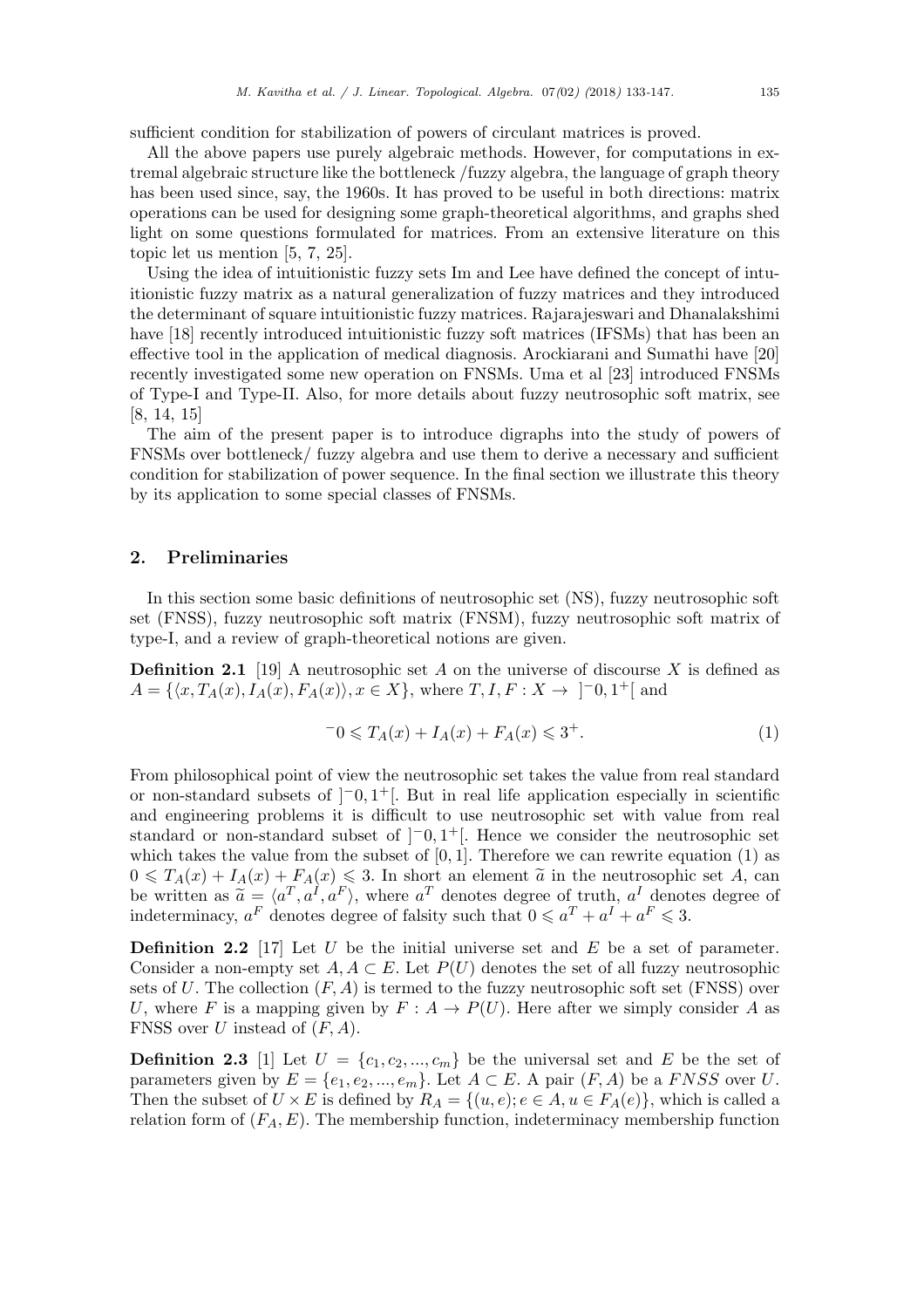and non membership function are written by  $T_{R_A}: U \times E \to [0,1],$   $I_{R_A}: U \times E \to [0,1]$ and  $F_{R_A}: U \times E \to [0,1]$ , where  $T_{R_A}(u,e) \in [0,1]$ ,  $I_{R_A}(u,e) \in [0,1]$  and  $F_{R_A}(u,e) \in [0,1]$ are the membership value, indeterminacy value and non membership value respectively of  $u \in U$  for each  $e \in E$ . If  $[(T_{ij}, I_{ij}, F_{ij})] = [T_{ij}(u_i, e_j), I_{ij}(u_i, e_j), F_{ij}(u_i, e_j)]$  we define a matrix

$$
[\langle T_{ij}, I_{ij}, F_{ij} \rangle]_{m \times n} = \begin{bmatrix} \langle T_{11}, I_{11}, F_{11} \rangle & \cdots & \langle T_{1n}, I_{1n}, F_{1n} \rangle \\ \langle T_{21}, I_{21}, F_{21} \rangle & \cdots & \langle T_{2n}, I_{2n}, F_{2n} \rangle \\ \vdots & \vdots & \ddots \\ \langle T_{m1}, I_{m1}, F_{m1} \rangle & \cdots & \langle T_{mn}, I_{mn}, F_{mn} \rangle \end{bmatrix}
$$

which is called an  $m \times n$  FNSM of the FNSS  $(F_A, E)$  over *U*.

#### **FNSMs of Type-I**

**Definition 2.4** [23] Let  $A = (\langle a_{ij}^T, a_{ij}^I, a_{ij}^F \rangle), B = \langle (b_{ij}^T, b_{ij}^I, b_{ij}^F \rangle) \in \mathcal{N}_{m \times n}$ . The component wise addition and component wise multiplication defined as

 $A \oplus B = (sup\{a_{ij}^T, b_{ij}^T\}, \quad sup\{a_{ij}^I, b_{ij}^I\}, \quad inf\{a_{ij}^F, b_{ij}^F\})$  $A\otimes B=(\inf\{a_{ij}^T,~b_{ij}^T\},~~~~\inf\{a_{ij}^I,~b_{ij}^I\},~~~~\sup\{a_{ij}^{\bar{F}},~b_{ij}^{\bar{F}}\})$ 

**Definition 2.5** [23] Let  $A \in \mathcal{N}_{m \times n}$ ,  $B \in \mathcal{N}_{n \times p}$ , the composition of *A* and *B* is defined as

$$
A \circ B = \left(\sum_{k=1}^n (a_{ik}^T \wedge b_{kj}^T), \sum_{k=1}^n (a_{ik}^I \wedge b_{kj}^I), \prod_{k=1}^n (a_{ik}^F \vee b_{kj}^F)\right)
$$

equivalently we can write the same as

$$
= \left( \bigvee_{k=1}^{n} (a_{ik}^{T} \wedge b_{kj}^{T}), \quad \bigvee_{k=1}^{n} (a_{ik}^{I} \wedge b_{kj}^{I}), \quad \bigwedge_{k=1}^{n} (a_{ik}^{F} \vee b_{kj}^{F}) \right).
$$

The product  $A \circ B$  is defined if and only if the number of columns of A is same as the number of rows of *B*. Then *A* and *B* are said to be conformable for multiplication. We shall use *AB* instead of  $A \circ B$ , Where  $\sum (a_{ik}^T \wedge b_{kj}^T)$  means max-min operation and ∏*n k*=1  $(a_{ik}^F \vee b_{kj}^F)$  means min-max operation.

## **A review of graph-theoretical notions** [6]

A digraph is a pair  $G = (V, H)$  where V is a finite set, called the node set, and H is a subset of  $V \times V$ , called the arc set.  $\mathcal{G}' = (V', H')$  is a subgraph of  $\mathcal{G}$  if  $V' \subseteq V$  and  $H' \subseteq H$ . If each arc  $(i, j)$  is assigned a weight  $c(i, j)$  (sometimes called its capacity), then the digraph is called a weighted digraph. A sequence of nodes

$$
P = (i_0, i_1, ..., i_m)
$$
 (2)

is called a path, if for all  $j = 1, ..., m$  the pair  $(i_{j-1}, i_j) \in H$ ; for brevity we shall also say that the arcs  $(i_{j-i}, i_j)$  are on the path P. If all the nodes on a path are different, the path is called elementary. If  $i_0 = i_m$ , then the path is a cycle; if all the nodes (except of the first and last one) on a cycle are different, then the cycle is elementary. The length of a path or a cycle is equal to the number of arcs on it and denoted by  $l(P)$ . Now, for the present theory the follwing obvious fact is crucial.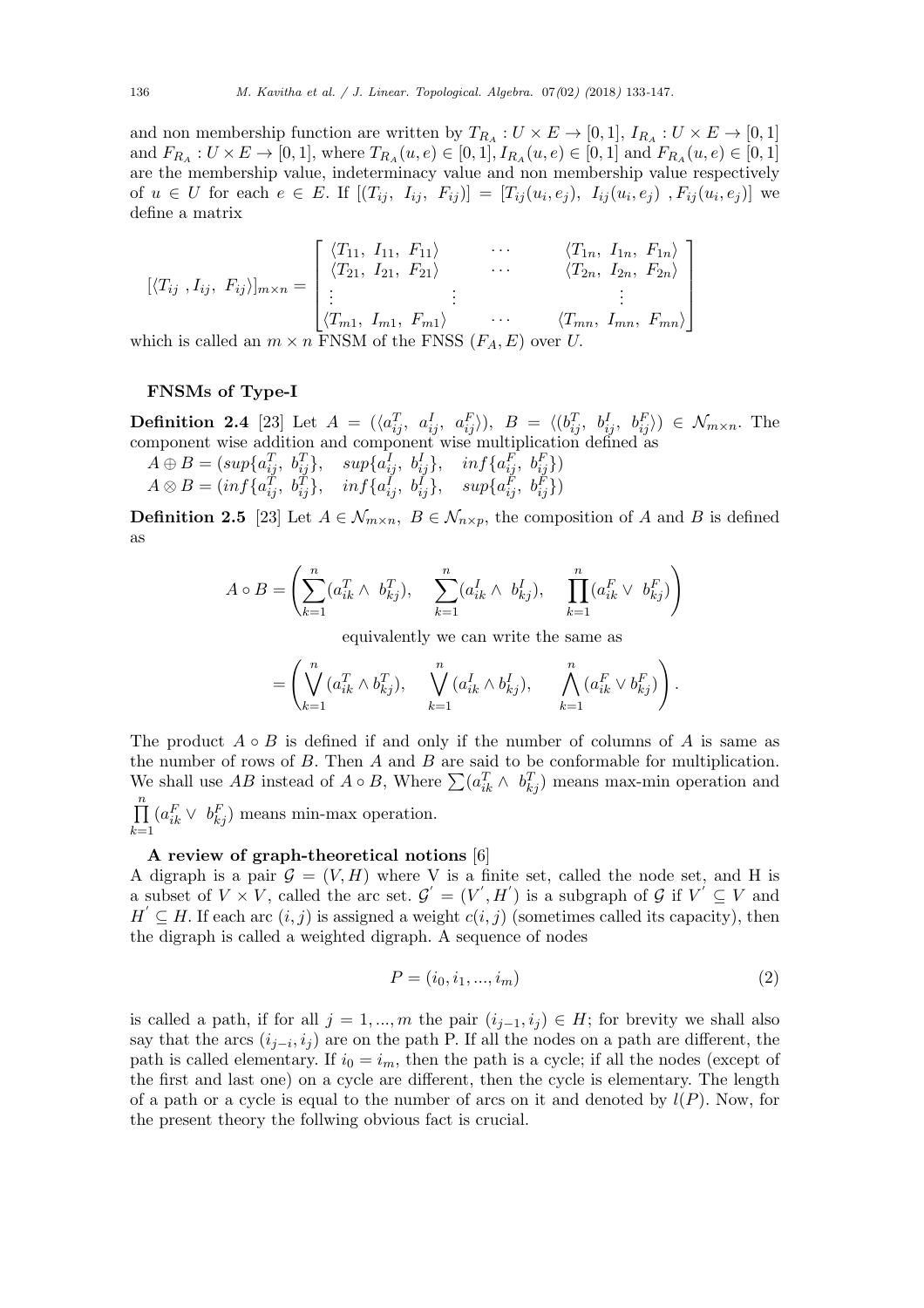**Lemma 2.6** [6] Every path of length at least *n* in a digraph on *n* nodes contains a cycle.

A digraph that does not contain any cycle is called acyclic. If for each pair of nodes  $u, v$  in  $\mathcal G$  there is a path from  $u$  to  $v$  and a path from  $v$  to  $u$  in  $\mathcal G$ , then  $\mathcal G$  is called strongly connected. A maximal strongly connected subgraph of a given digraph is its strongly connected component (SCC for short). Every SCC can contain either several nodes (in that case it must contain at least one cycle) or a single node *u*; and in the latter case we shall call it an acyclic SCC if the loop  $(u, u)$  is not its arc.

The greatest common divisor (gcd for short) of all cycle lengths in a non-acyclic digraph *G* is called the period of *G*. Note that in digraphs it makes no difference whether we consider all cycles or only the elementary ones.

Finally, if  $\mathcal G$  is a weighted digraph and P a path in  $\mathcal G$  of the form (2), then the number  $c(P) = c(i_0, i_1) \otimes c(i_1, i_2) \otimes \ldots \otimes c(i_{m-1}, i_m)$  is called the capacity of the path P.

#### **3. Two types of digraphs**

In this section we discuses about two types of digraphs namely associated digraph and associated throshold digraph. Then the connection between the entries in powers of *A*. Suppose that a square FNSM *A* of order n is given. We shall define two kinds of digraphs connected with *A*. First, the associated digraph of *A*, denoted by  $\mathcal{G}(A)$ , is the complete weighted digraph on the node set *N* with each arc  $(i, j)$  assigned the capacity  $\langle a_{ij}^T \ a_{ij}^T \ a_{ij}^T \rangle$ . Conversely, for a given weighted digraph  $G$  the corresponding FNSM can be created in the usal way.

*Example* **3.1** As an illustration,  $\mathcal{G}(A)$  for the FNSM

$$
A = \begin{bmatrix} \langle 0.1 \ 0.2 \ 0.5 \rangle & \langle 0.8 \ 0.7 \ 0.1 \rangle & \langle 0 & 0 & 1 \rangle & \langle 0.7 \ 0.6 \ 0.1 \rangle \\ \langle 0.5 \ 0.4 \ 0.2 \rangle & \langle 0.1 \ 0.2 \ 0.5 \rangle & \langle 0.2 \ 0.3 \ 0.4 \rangle & \langle 0.5 \ 0.4 \ 0.2 \rangle \\ \langle 0 & 0 & 1 \rangle & \langle 0.4 \ 0.3 \ 0.2 \rangle & \langle 0.1 \ 0.2 \ 0.5 \rangle & \langle 0.2 \ 0.3 \ 0.4 \rangle \\ \langle 0.7 \ 0.6 \ 0.1 \rangle & \langle 0 & 0 & 1 \rangle & \langle 0.4 \ 0.3 \ 0.2 \rangle & \langle 0.5 \ 0.4 \ 0.2 \rangle \end{bmatrix}
$$

is given in Fig-1.

If a value  $\langle h^T h^I h^F \rangle$  is given together with the FNSM  $A \in \mathcal{N}_{(n,n)}$ , then the associated threshold digraph  $\mathcal{G}(A, \langle h^T h^I h^F \rangle) = (V, H(\langle h^T h^I h^F \rangle))$  is defined by  $V = N$  and  $(i, j) \in H(\langle h^T h^I h^F \rangle)$  if and only if  $a_{ij}^T \geqslant h^T$ ;  $a_{ij}^I \geqslant h^I$ ;  $a_{ij}^F \leqslant h^F$ . It can be easily seen that  $\mathcal{G}(A, \langle h^T h^I h^F \rangle)$  is a subgraph of  $\mathcal{G}(A, \langle h^T h^I h^F \rangle')$  for  $\langle h^T h^I h^F \rangle' \leq \langle h^T h^I h^F \rangle$ . Because as the value of the threshold decreases, some new arcs can be added, but none will disappear. So,  $G(A, \langle h^T h^I h^F \rangle)$  consists of n isolated nodes for  $\langle h^T h^I h^F \rangle$  greater that the maximum entry in *A*, and as soon as  $\langle h^T h^I h^F \rangle$  is less than or equal to the minimum entry of A,  $\mathcal{G}(A, \langle h^T | h^I | h^F \rangle)$  is a complete digraph with loops. We shall imagine decreasing the threshold later too, so when we say " the first nontrivial threshold digraph" we mean the threshold digraph  $\mathcal{G}(A, \langle h^T \ h^I \ h^F \rangle)$  for  $\langle h^T \ h^I \ h^F \rangle$  equal to the maximum entry in *A*. In Fig-2 (a)-(c), the threshold digraphs  $\mathcal{G}(A, (0.8\ 0.7\ 0.1)), \mathcal{G}(A, (0.7\ 0.6\ 0.1)),$ and  $\mathcal{G}(A, \langle 0.5 \rangle 0.4 \langle 0.2 \rangle)$  for the above FNSM A are given.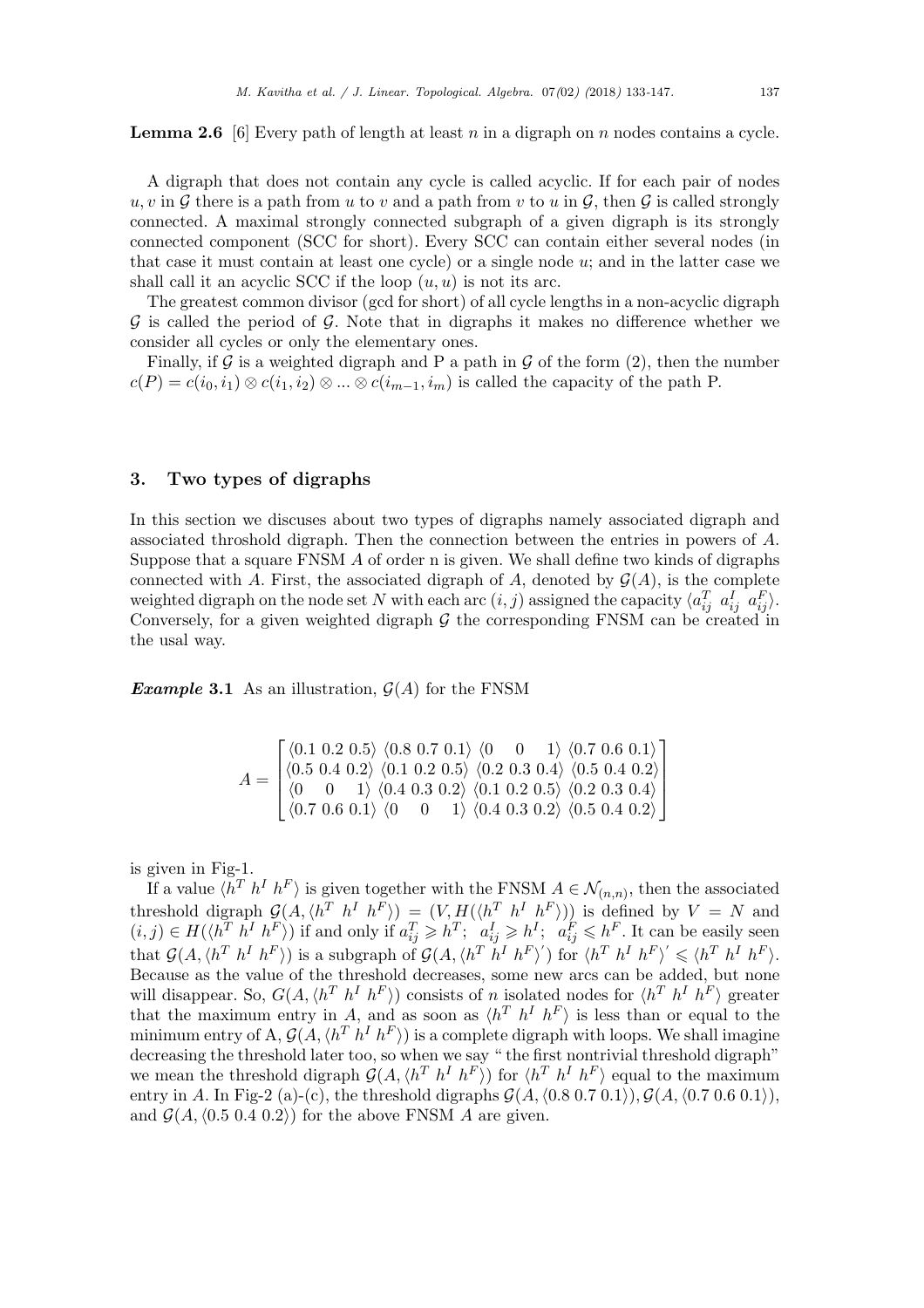

Fig-1



Fig-2

Now we shall examine the connection between the entries in powers of *A* and the paths in the associated digraph. First of all, the entry  $\langle a_{ij}^T a_{ij}^T a_{ij}^T \rangle$  can be viewed as the capacity of the (unique) path of length 1 from node *i* to node *j*. The entries of *A*<sup>2</sup> are of the form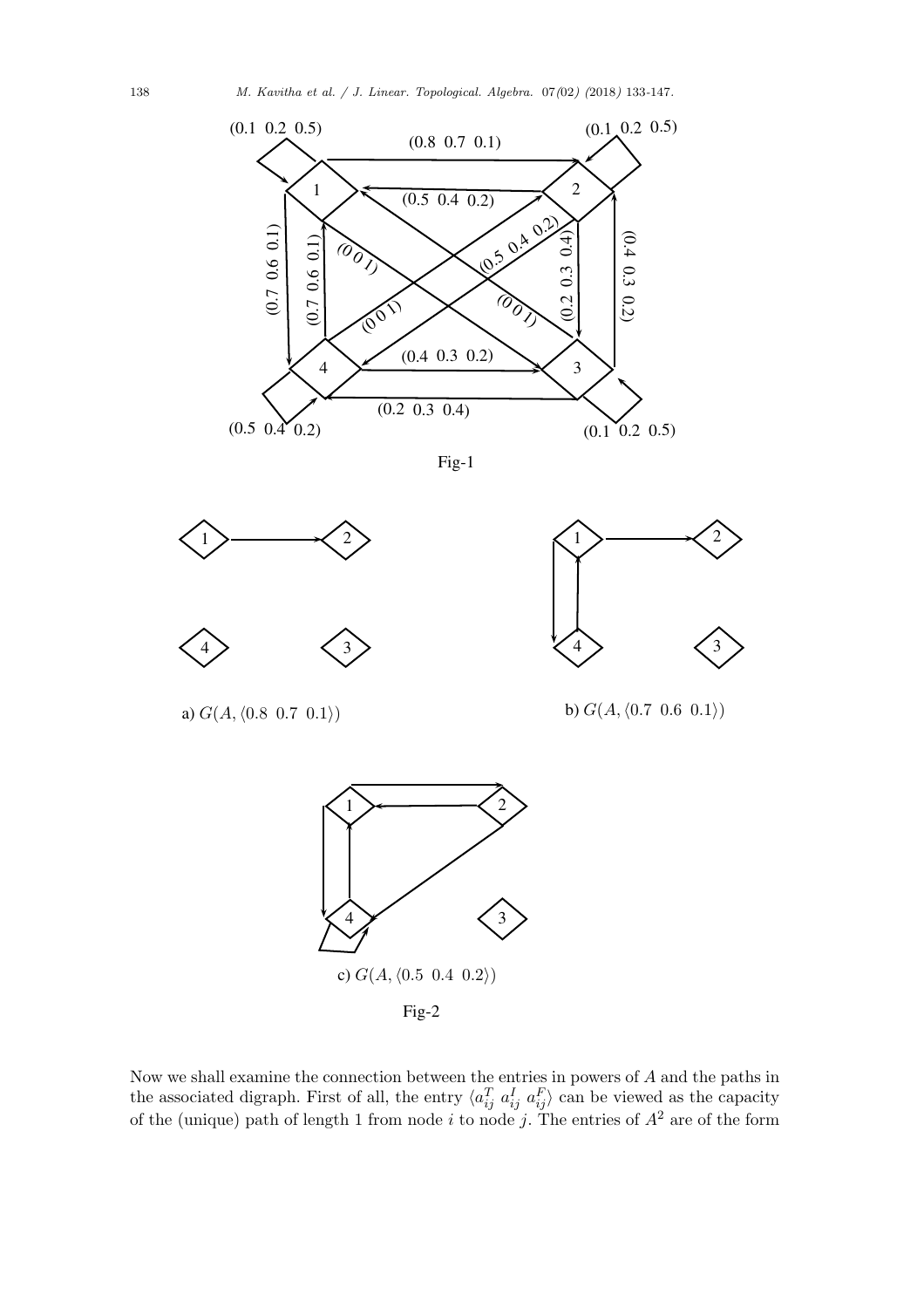$$
(a_{ij}^T)^2 = \sum_{k=1}^n a_{ik}^T \otimes a_{kj}^T,
$$
  
\n
$$
(a_{ij}^I)^2 = \sum_{k=1}^n a_{ik}^I \otimes a_{kj}^I,
$$
  
\n
$$
(a_{ij}^F)^2 = \prod_{k=1}^n a_{ik}^F \oplus a_{kj}^F.
$$

which can be recognized as the maximum capacity of a path of length 2 beginning at node *i* and ending at node *j*. By induction, for  $A^m$  we get

$$
(a_{ij}^T)^m = \sum_{k=1}^n (a_{ik}^T)^{m-1} \otimes a_{kj}^T,
$$
  
\n
$$
(a_{ij}^I)^m = \sum_{k=1}^n (a_{ik}^I)^{m-1} \otimes a_{kj}^I,
$$
  
\n
$$
(a_{ij}^F)^m = \prod_{k=1}^n (a_{ik}^F)^{m-1} \oplus a_{kj}^F,
$$
\n(3)

where  $\langle a_{ik}^T \, a_{ik}^T \, a_{ik}^F \rangle^{m-1}$  is the maximum capacity of a path of length  $m-1$  from node *i* to node *k*. Now, each path P of length *m* that begins at node *i* and ends at node *j* can be split into a path of length  $m-1$  from *i* to some intermediate node k and then a single arc from *k* to *j*. Clearly, for P to have the maximum capacity, it is necessary that such a partition will result in a maximum capacity path of length *m −* 1 from *i* to *k*. We see  $(3)$  computes the maximum of such partitions over all possible intermediate nodes  $k$ , showing that  $\langle a_{ij}^T a_{ij}^T a_{ij}^T \rangle^m$  is the maximum capacity of a path of length *m* from *i* to *j*.

**Lemma 3.2** For a given FNSM  $A \in \mathcal{N}_{(n,n)}$  the following conditions are equivalent:

- $(i)$   $(a_{ij}^T)^m \geq h^T$ ;  $(a_{ij}^I)^m \geq h^I$ ;  $(a_{ij}^F)^m \leq h^F$ .
- (*ii*) In the threshold digraph  $\mathcal{G}(A, \langle h^T h^I h^F \rangle)$  there exists a path of length *m* from node *i* to node *j*.

If, moreover,  $m \geqslant n$ , then these conditions are equivalent with the following

(*iii*) In the threshold digraph  $\mathcal{G}(A, \langle h^T \ h^I \ h^F \rangle)$  there is a path from node *i* to node *j* containing a cycle.

**Proof.** If  $(a_{ij}^T)^m \geq h^T$ ,  $(a_{ij}^I)^m \geq h^I$  and  $(a_{ij}^F)^m \leq h^F$ , then there exists a path P from node *i* to node *j* with length *m* and capacity at least  $\langle h^T \ h^I \ h^F \rangle$ . But, due to the properties of the operation  $\otimes$ , for each arc  $(k, l)$  on P we have  $c(k, l) = (a_{kl}^T) \geq h^T$ ,  $(a_{kl}^I) \geq h^I$  and  $(a_{kl}^F) \leq h^F$ . However, this is exactly the condition for the pair  $(k, l)$  to be in the arc set of  $\mathcal{G}(A, \langle h^T \ h^I \ h^F \rangle)$ . Therefore P itself is the sought path.

Conversely, any path P in  $\mathcal{G}(A, \langle h^T \ h^I \ h^F \rangle)$  corresponds to the same path in  $\mathcal{G}(A)$ , but here its capacity is at least  $\langle h^T h^I h^F \rangle$ , since P contains only arcs of weight at least  $\langle h^T h^I h^F \rangle$ . So any path P from i to j in  $\mathcal{G}(A, \langle h^T h^I h^F \rangle)$  with length m will ensure  $(a_{ij}^T)^m \geq h^T$ ;  $(a_{ij}^I)^m \geq h^I$ ;  $(a_{ij}^F)^m \leq h^F$ .

For the equivalence with (iii) simply use Lemma  $2.6$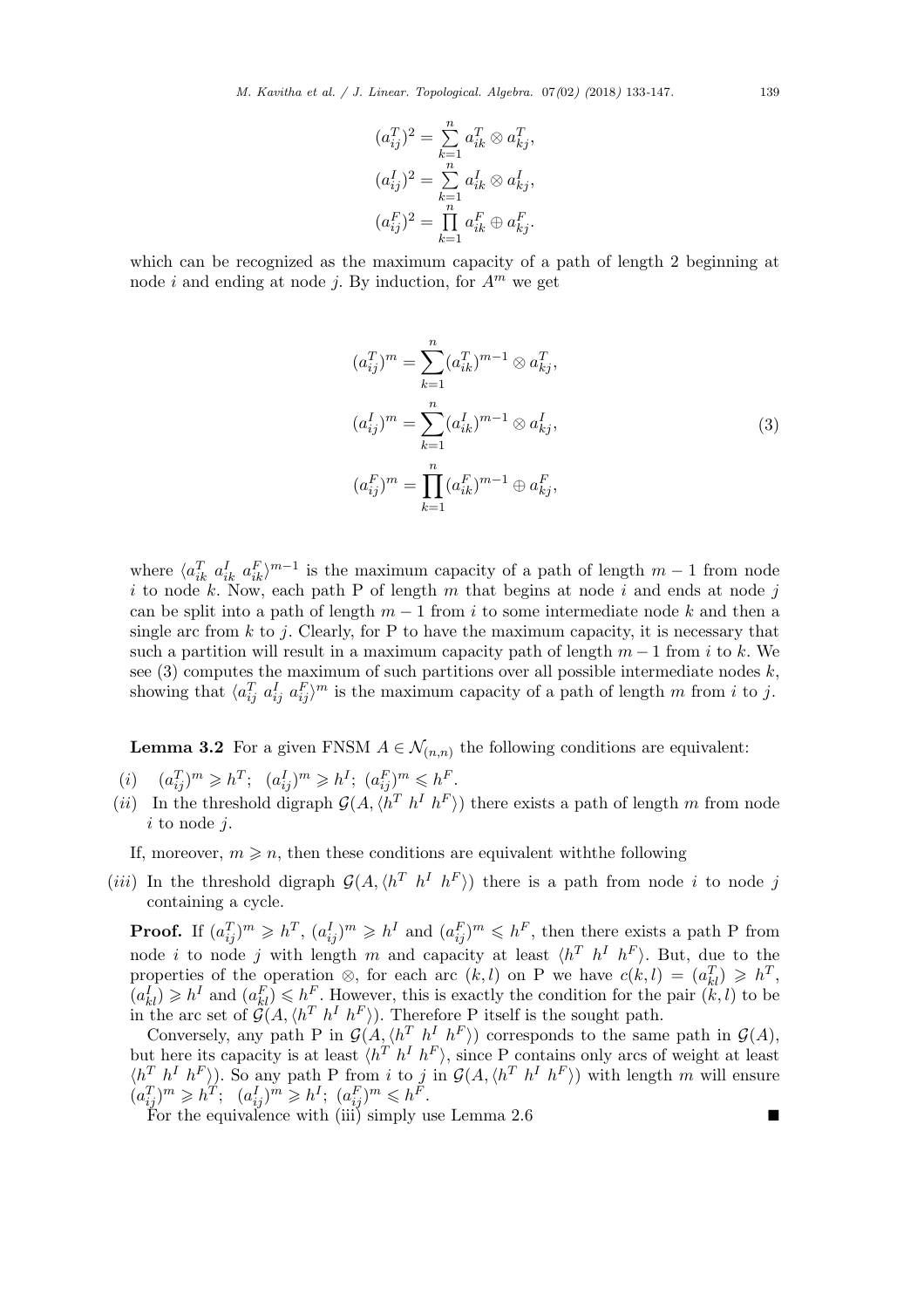# **4. Orbits of a fuzzy neutrosophic soft matrix and their interpretation in digraphs**

In this section we discuss about the orbits of a fuzzy neutrosophic soft matrix and their interpretation in digraphs. Let a FNSM  $A \in \mathcal{N}_{(n,n)}$  and a FNSV  $b \in \mathcal{N}_n$  be given.

**Definition 4.1** The sequence of FNSVs  $\langle x^T \quad x^I \quad x^F \rangle(0)$ ,  $\langle x^T \quad x^I \quad x^F \rangle(1)$ ,  $\langle x^T \quad x^I \quad x^F \rangle (2), ..., \langle x^T \quad x^I \quad x^F \rangle (k), ...,$  where  $\langle x^T \quad x^I \quad x^F \rangle (0) = \langle b^T \quad b^I \quad b^F \rangle$  and  $\langle x^T \ x^I \ x^F \rangle (k+1) = A \otimes \langle x^T \ x^I \ x^F \rangle (k)$  is called the orbit of the FNSM A generated by the FNSV  $\langle b^T \quad b^I \quad b^F \rangle$ . We shall denote it by  $orb(A, \langle b^T \quad b^I \quad b^F \rangle)$ .

**Definition 4.2** The orbit  $orb(A, \langle b^T \ b^I \ b^F \rangle)$  is said to stabilize if there exists an integer  $k_0$  such that for  $k \geq k_0$  we have  $\langle x^T \ x^I \ x^F \rangle (k+1) = \langle x^T \ x^I \ x^F \rangle (k)$ .  $orb(A, \langle b^T \ b^I \ b^F \rangle)$ oscillates if it does not stabilize but there exists two integers  $k_0$  and  $t > 1$  such that  $\langle x^T \ x^I \ x^F \rangle (k+t) = \langle x^T \ x^I \ x^F \rangle (k)$  for each  $k \geq k_0$ . The smallest t with this property is called the period of the orbit.

*Example* **4.3** If we take the FNSM *A* from Example3.1 and the starting FNSV  $\langle b^T \quad b^I \quad b^F \rangle = (\langle 0.5 \quad 0.4 \quad 0.2 \rangle, \langle 0.4 \quad 0.3 \quad 0.2 \rangle, \langle 0.8 \quad 0.7 \quad 0.1 \rangle, \langle 0.3 \quad 0.2 \quad 0.5 \rangle)^t$ , then we obtain the following orbit:

$$
\langle x^T \ x^I \ x^F \rangle(0) = \begin{pmatrix} \langle 0.5 & 0.4 & 0.2 \rangle \\ \langle 0.4 & 0.3 & 0.2 \rangle \\ \langle 0.8 & 0.7 & 0.1 \rangle \\ \langle 0.3 & 0.2 & 0.5 \rangle \end{pmatrix}, \langle x^T \ x^I \ x^F \rangle(1) = \begin{pmatrix} \langle 0.4 & 0.5 & 0.2 \rangle \\ \langle 0.5 & 0.4 & 0.2 \rangle \\ \langle 0.4 & 0.2 & 0.2 \rangle \\ \langle 0.5 & 0.4 & 0.2 \rangle \end{pmatrix},
$$
  

$$
\langle x^T \ x^I \ x^F \rangle(2) = \begin{pmatrix} \langle 0.5 & 0.4 & 0.2 \rangle \\ \langle 0.5 & 0.4 & 0.2 \rangle \\ \langle 0.4 & 0.3 & 0.2 \rangle \\ \langle 0.5 & 0.4 & 0.2 \rangle \end{pmatrix}, \langle x^T \ x^I \ x^F \rangle(3) = \begin{pmatrix} \langle 0.5 & 0.4 & 0.2 \rangle \\ \langle 0.5 & 0.4 & 0.2 \rangle \\ \langle 0.4 & 0.3 & 0.2 \rangle \\ \langle 0.5 & 0.4 & 0.2 \rangle \end{pmatrix}, \dots,
$$

which clearly stabilizes; whereas for

$$
\langle b^T \quad b^I \quad b^F \rangle = (\langle 0.7 \quad 0.6 \quad 0.1 \rangle, \langle 0 \quad 0 \quad 1 \rangle, \langle 0 \quad 0 \quad 1 \rangle, \langle 0 \quad 0 \quad 1 \rangle)^t
$$

we get

$$
\langle x^T \ x^I \ x^F \rangle(0) = \begin{pmatrix} \langle 0.7 & 0.6 & 0.1 \rangle \\ \langle 0 & 0 & 1 \rangle \\ \langle 0 & 0 & 1 \rangle \\ \langle 0 & 0 & 1 \rangle \end{pmatrix}, \langle x^T \ x^I \ x^F \rangle(1) = \begin{pmatrix} \langle 0.1 & 0.2 & 0.6 \rangle \\ \langle 0.5 & 0.4 & 0.2 \rangle \\ \langle 0 & 0 & 1 \rangle \\ \langle 0.7 & 0.6 & 0.1 \rangle \end{pmatrix},
$$
  

$$
\langle x^T \ x^I \ x^F \rangle(2) = \begin{pmatrix} \langle 0.7 & 0.6 & 0.1 \rangle \\ \langle 0.5 & 0.4 & 0.2 \rangle \\ \langle 0.4 & 0.3 & 0.2 \rangle \\ \langle 0.5 & 0.4 & 0.2 \rangle \\ \langle 0.5 & 0.4 & 0.2 \rangle \end{pmatrix}, \langle x^T \ x^I \ x^F \rangle(3) = \begin{pmatrix} \langle 0.5 & 0.4 & 0.2 \rangle \\ \langle 0.5 & 0.4 & 0.2 \rangle \\ \langle 0.4 & 0.3 & 0.2 \rangle \\ \langle 0.7 & 0.6 & 0.1 \rangle \end{pmatrix},
$$
  

$$
\langle x^T \ x^I \ x^F \rangle(4) = \begin{pmatrix} \langle 0.7 & 0.6 & 0.1 \rangle \\ \langle 0.5 & 0.4 & 0.2 \rangle \\ \langle 0.4 & 0.3 & 0.2 \rangle \\ \langle 0.5 & 0.4 & 0.2 \rangle \\ \langle 0.5 & 0.4 & 0.2 \rangle \end{pmatrix},
$$

and we see that the period of this orbit is 2.

We can argue, as in the beginning of this paper, that each orbit must either stabilize or oscillate, since no new entries are generated in the process. Moreover, it was show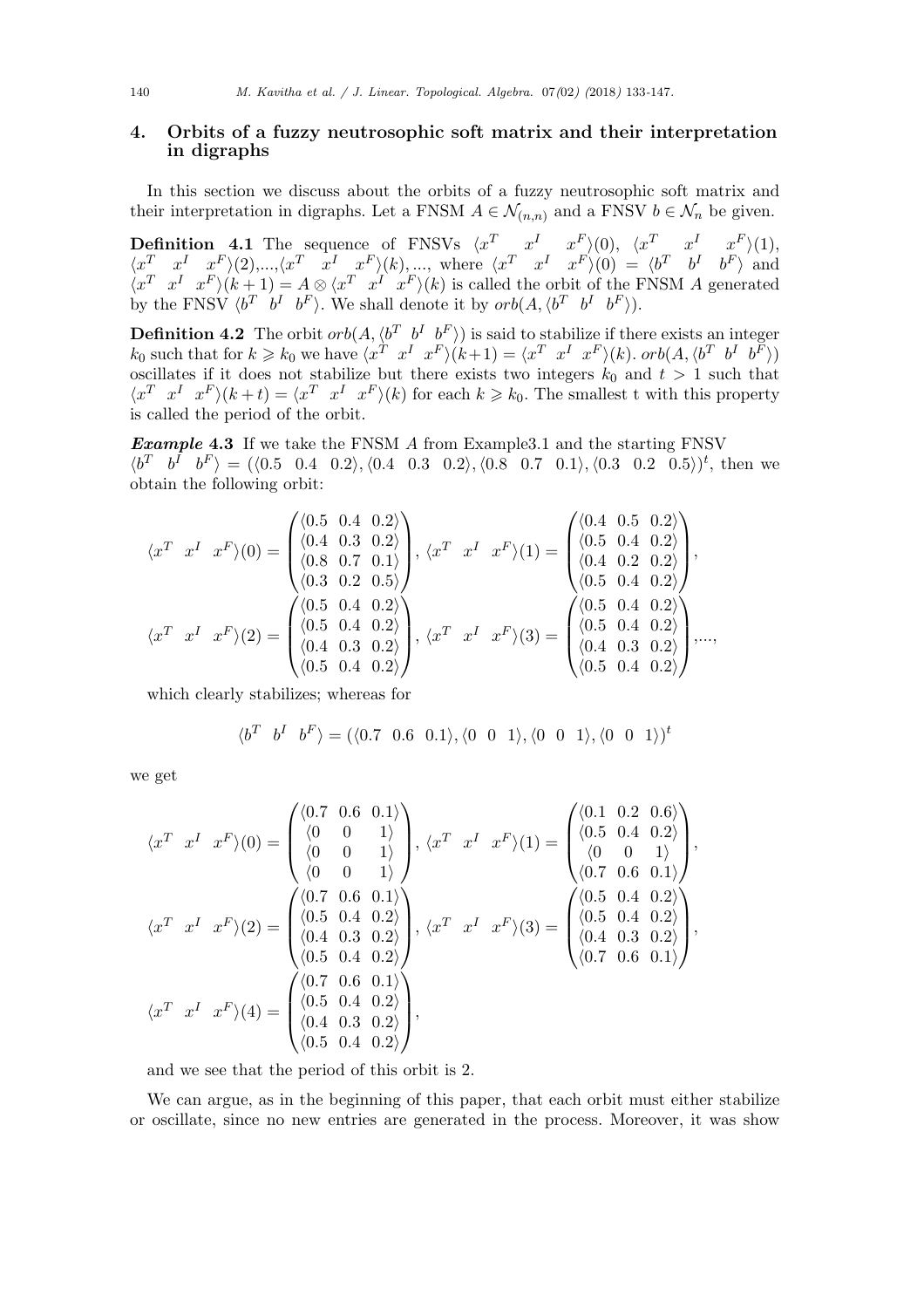that for each FNSM *A* there is at least one nonzero starting FNSV  $\langle b^T \quad b^I \quad b^F \rangle$  causing  $orb(A, \langle b^T \ b^I \ b^F \rangle)$  to stabilize, in which case the FNSV we arrive at is clearly an fuzzy neutrosophic soft eigen vector of the FNSM *A*.

**Definition 4.4** A FNSM  $A \in \mathcal{N}_{(n,n)}$  is called strongly stable if  $orb(A, \langle b^T \quad b^I \quad b^F \rangle)$ stabilizes for each  $\langle b^T \quad b^I \quad b^F \rangle \in \mathcal{N}_n$ .

**Theorem 4.5** For given A FNSM  $A \in \mathcal{N}_{(n,n)}$  is strongly stable if and only if the powers of *A* stabilize.

Proof. The sufficient condition is implied by the definition of the orbit, since  $\langle x^T x^I x^F \rangle (k) = A^k \otimes \langle b^T b^I b^F \rangle$ . For the converse implication notice that powers of *A* are nothing but FNSM whose columns are in fact orbits, generated by columns of *A* as starting FNSVs. Hence if each orbit stabilizes, the powers of *A* will eventually stabilize too.

Now, let us look at the interpretation of orbits in the associated digraph. Let  $\langle x^T \ x^I \ x^F \rangle (m)_i = (A^m \otimes \langle b^T \ b^I \ b^F \rangle)_i$ , where

$$
x^{T}(m)_{i} = \sum_{j=1}^{n} (a_{ij}^{T})^{m} \otimes b_{j}^{T},
$$
  
\n
$$
x^{I}(m)_{i} = \sum_{j=1}^{n} (a_{ij}^{I})^{m} \otimes b_{j}^{I},
$$
  
\n
$$
x^{F}(m)_{i} = \prod_{j=1}^{n} (a_{ij}^{F})^{m} \oplus b_{j}^{F}.
$$
  
\n(4)

We already know that  $\langle a_{ij}^T \quad a_{ij}^T \quad a_{ij}^F \rangle^m$  is the maximum capacity of a path of length  $m$ from node *i* to node *j*. The FNSV  $\langle b^T \quad b^I \quad b^F \rangle$  can be viewed as assigning capacities to nodes; let us call the value  $\langle b_j^T \quad b_j^L \rangle$  by the terminal capacity at node *j*. Then, since in (4) the maximum is taken over all terminal nodes *j* of the paths, we can interpret this as the maximum capacity of a terminated path of length *m*, starting at node *i*. That means that the capacity of a terminated path is computed by multiplying the capacity of the path itself by the capacity of the node it terminates at. The capacity of a terminated path P will be denoted by  $ct(P)$ .

Now take a fixed  $i \in N$  and denote

$$
\langle h^T \ h^I \ h^F \rangle = \limsup_{k \to \infty} \{ \langle x^T \ x^I \ x^F \rangle (k)_i \}.
$$

That means that  $\langle h_j^T \quad h_j^I \quad h_j^F \rangle$  is the maximum number that appears in the sequence  $\{\langle x^T \ x^I \ x^F \rangle (k)_i\}_{k=1}^{\infty}$  infinitely many times, or that for each  $k_0 \in \mathbb{N}$  there exists an integer  $k \geq k_0$  such that  $\langle x^T \ x^I \ x^F \rangle (k)_i = \langle h^T \ h^I \ h^F \rangle$ . The significance of the value  $\langle h^T \ h^I \ h^F \rangle$  in the associated digraphs is summarized in the following Lemma, whose proof follows easily from the definitions.

**Lemma 4.6** Let  $A \in \mathcal{N}_{(n,n)}, \langle b^T \mid b^I \mid b^F \rangle \in \mathcal{N}_n$ , and  $i \in N$  be given. The following conditions are equivalent:

(i) 
$$
\langle h^T \ h^I \ h^F \rangle = \lim_{k \to \infty} \sup \{ \langle x^T \ x^I \ x^F \rangle (k)_i \};
$$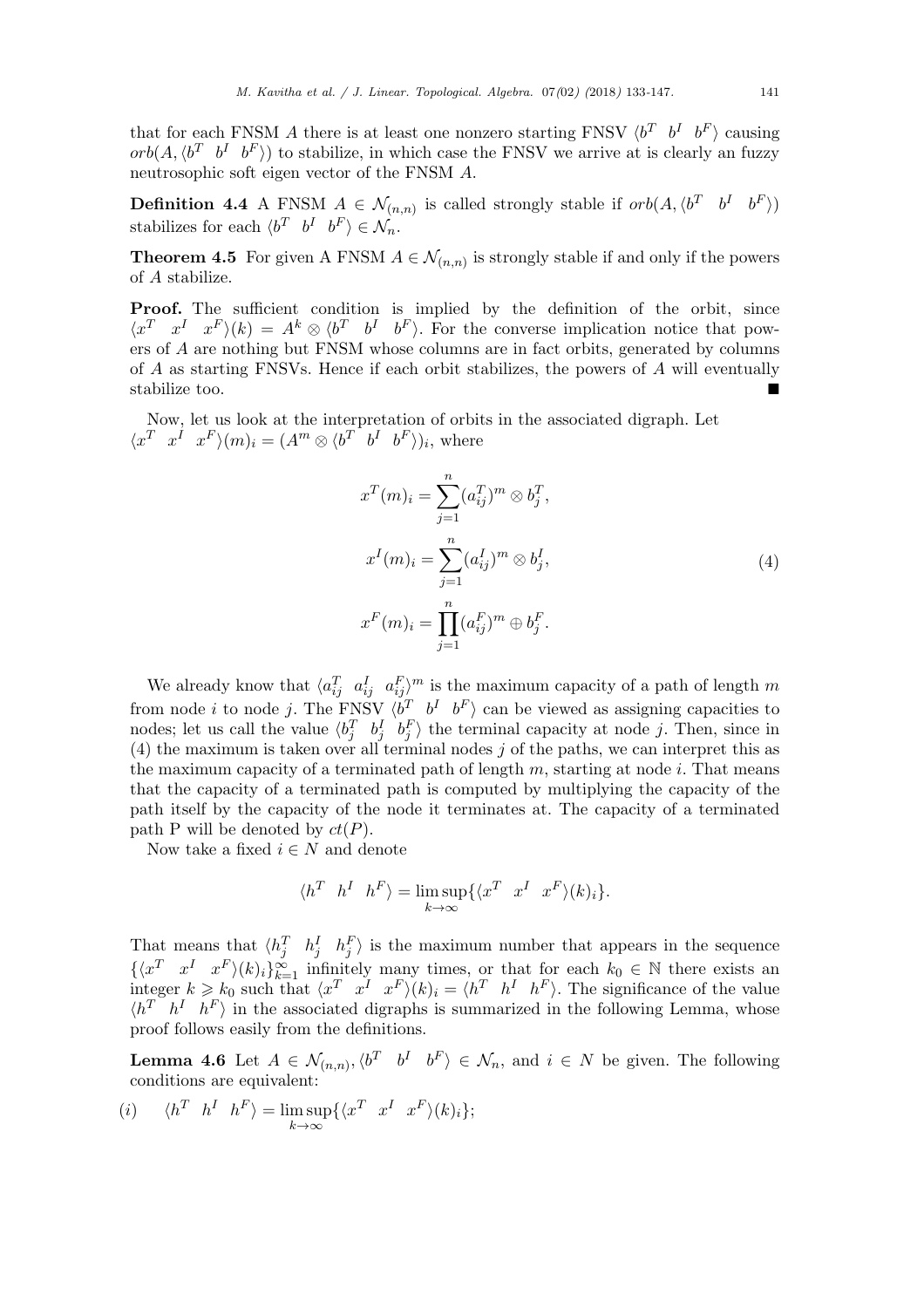- (*ii*)  $\langle h^T \ h^I \ h^F \rangle$  is the greatest value such that for every  $k_0 \in \mathbb{N}$  there is  $k \geq k_0$  such that *G*(*A*) contains a path *P* starting at *i* with  $l(P) = k$  and  $ct(P) \geq \langle h^T \ h^I \ h^F \rangle$ ;
- (*iii*)  $\langle h^T \ h^I \ h^F \rangle$  is the greatest value such that for each  $k_0 \in \mathbb{N}, G(A, \langle h^T \ h^I \ h^F \rangle)$  contains a path P with length  $l(P) \geq k_0$  begining at node *i* and ending at some node *j* with  $\langle b_j^T \ b_j^I \ b_j^F \rangle \geq \langle h^T \ h^I \ h^F \rangle;$
- $(iv)$   $\langle h^T h^I h^F \rangle$  is the greatest value such that in  $\mathcal{G}(A, \langle h^T h^I h^F \rangle)$  there is a path P from *i* to some node *j* with  $\langle b_j^T b_j^I b_j^F \rangle \ge \langle h^T h^I h^F \rangle$  such that P contains a cycle.

**Lemma 4.7** If  $c_1, c_2, ..., c_m$  are integers with  $gcd(c_1, c_2, ..., c_m) = 1$ , then there exists  $k_0 \in$ N such that each integer  $k \geq k_0$  can be expressed as a nonnegative linear combination of  $c_1, c_2, ..., c_m$ , *i.e.*, there exist nonnegative integers  $\alpha_1, \alpha_2, ..., \alpha_m$ , such that  $k = \alpha_1 c_1 +$  $\alpha_2 c_2 + ... + \alpha_m c_m$ .

**Definition 4.8** A digraph  $\mathcal{G}$  is strongly stable if each strongly connected component of *G* either is acyclic or has period 1.

**Theorem 4.9** A FNSM  $A \in \mathcal{N}_{(n,n)}$  is strongly stable if and only if each threshold digraph  $\mathcal{G}(A, \langle h^T \ h^I \ h^F \rangle)$  is strongly stable.

**Proof.** Let us fix  $\langle b_j^T b_j^I b_j^F \rangle$  and *i*. Take  $\langle h^T h^I h^F \rangle = \limsup$ *k→∞*  $\{\langle x^T \ x^I \ x^F \rangle (k)_i\}$  and look at the digraph  $\mathcal{G}(A, \langle h^T \ h^I \ h^F \rangle)$ . Due to Lemma 4.6, there is a path *P* beginning at i and ending at some node j with  $\langle b_j^T b_j^I b_j^F \rangle \ge \langle h^T h^I h^F \rangle$  such that P contains a cycle, say *G*. Look at the SCC *G*<sup>'</sup> of  $\mathcal{G}(A, \langle h^T \ h^I \ h^F \rangle)$  containing *G*. Now  $G(A, \langle h^T \ h^I \ h^F \rangle)$  is strongly stable by the assumption. Therefore,  $G'$  contains cycles  $\mathcal{G}_1, \mathcal{G}_2, ..., \mathcal{G}_m$  with lengths  $c_1, c_2, ..., c_m$  such that  $gcd(c_1, c_2, ..., c_m) = 1$ . As they are all in the same SCC, it is possible to pick a path (say  $P'$ ) that starts at *i*, meets each of the cycles  $\mathcal{G}_1, \mathcal{G}_2, ..., \mathcal{G}_m$  and ends at *j*. Then, by Lemma 4.7, there exists  $k_0 \in \mathbb{N}$ such that one can find in  $\mathcal{G}(A, \langle h^T \ h^I \ h^F \rangle)$  a path from *i* to *j* of length *k* for any  $k \geq k_0$ , traversing the cycles  $\mathcal{G}_1, \mathcal{G}_2, ..., \mathcal{G}_m$  suitable numbers of times. That means that  $\langle x^T x^I x^F \rangle (k)_i \geq \langle h^T h^I h^F \rangle$  for all  $k \geq k_0$ . However, the same cannot be said about any  $\langle h^T h^I h^F \rangle' > \langle h^T h^I h^F \rangle$ , since  $\langle h^T h^I h^F \rangle$  was chosen to be the greatest value appearing in the sequence  $\{\langle x^T x^I x^F \rangle (k)_i \}_{k=1}^{\infty}$  infinitely many times. Therefore,  $\{\langle x^T x^I x^F \rangle (k)_i \}_{k=1}^{\infty}$  stabilizes for each i, implying that  $\{\langle x^T x^I x^F \rangle (k)\}_{k=1}^{\infty}$  stabilizes too.

Conversely, suppose that the orbit  $orb(A, \langle b^T b^I b^F \rangle)$  stabilizes for each starting FNSV  $\langle b^T b^I b^F \rangle$ , but  $\mathcal{G}(A, \langle h^T h^I h^F \rangle)$  is not strongly stable for some  $\langle h^T h^I h^F \rangle > \langle 0 \ 0 \ 1 \rangle$ . Then there is a SCC  $\mathcal{G}'$  of  $\mathcal{G}(A, \langle h^T h^I h^F \rangle)$ , containing a cycle, but such that the gcd of all the cycle lengths in  $G'$  is  $d > 1$ . Now, take an arbitrary node *i* from  $G'$  and define a starting FNSV by  $\langle b^T b^I b^F \rangle_i = \langle b^T b^I b^F \rangle, \langle b_j^T b_j^I b^F \rangle = \langle 0 \ 0 \ 1 \rangle$  for all the remaining nodes. Using  $\langle h^T h^I h^F \rangle > \langle 0 \ 0 \ 1 \rangle$ , it is easy to see that to get  $\langle x^T x^I x^F \rangle (k)_i = \langle h^T h^I h^F \rangle$ for some  $k \in \mathbb{N}$ , it is necessary and sufficient that there be a cycle  $\mathcal{G}$  (not necessarily elementary) of length *k* from i to i in  $\mathcal{G}(A, \langle h^T h^I h^F \rangle)$ . In fact that means that  $\mathcal{G}$  is in  $\mathcal{G}'$ . But since *d* divides the lengths of all such cycles, d divides k too. We can conclude that  $\langle x^T x^I x^F \rangle (k)_i = \langle h^T h^I h^F \rangle$  will occur infinitely many times, but only for k a multiple of d. Therefore  $orb(A, \langle b^T b^I b^F \rangle)$  does not stabilize.

*Example* **4.10** For the FNSM *A* from Example 3.1 we conclude that it is not strongly stable by looking at its threshold digraphs.  $\mathcal{G}(A, \langle 0.7 \ 0.6 \ 0.1 \rangle)$  contains a strong component formed by nodes 1 and 4, which consists of the only cycle of length 2, and therefore its period is 2. The associated threshold digraphs  $\mathcal{G}(A, \langle 0.7, 0.6, 0.1 \rangle)$ ,  $\mathcal{G}(A, \langle 0.5, 0.4, 0.2 \rangle)$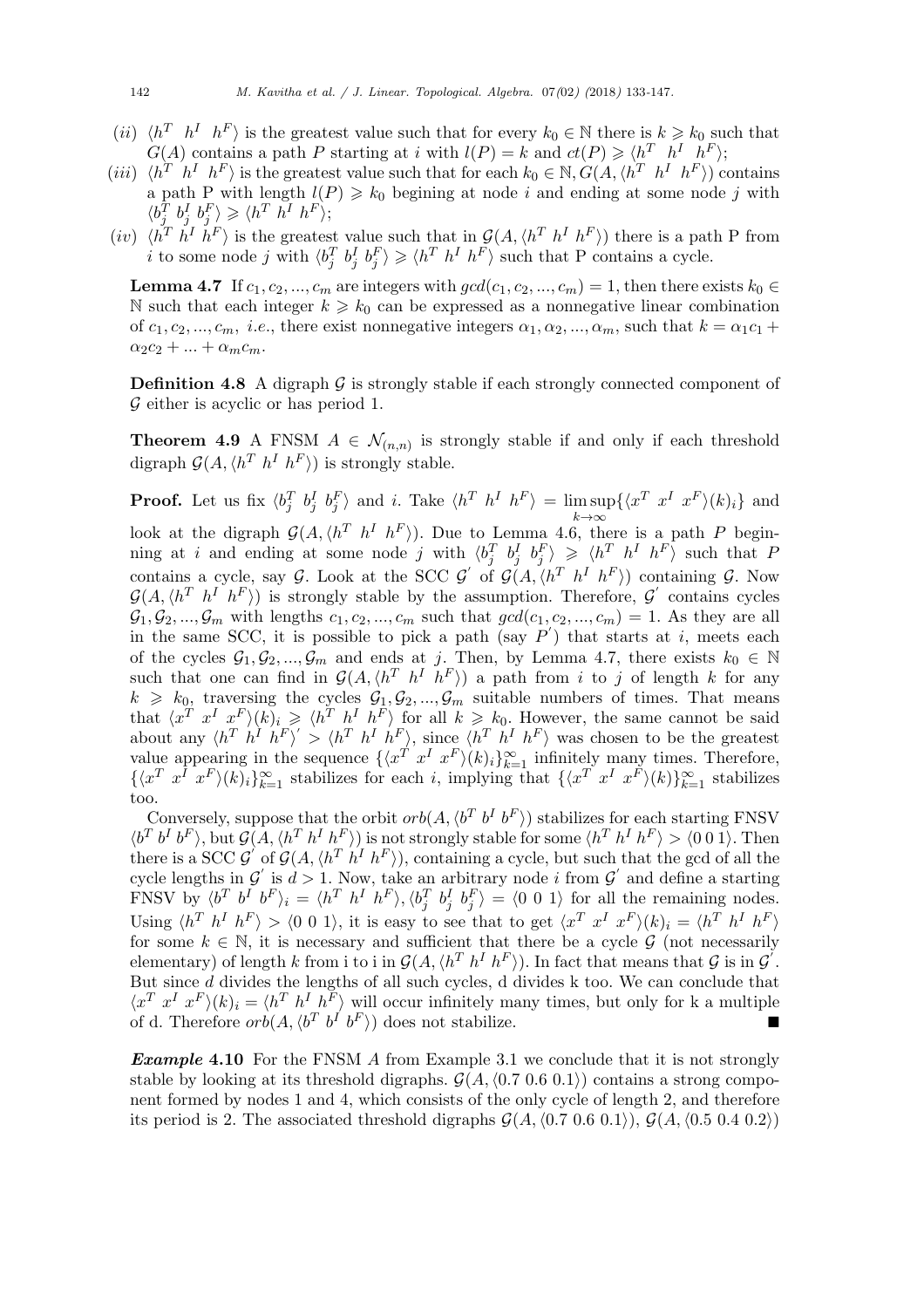and  $\mathcal{G}(A, \langle 0.4 \ 0.3 \ 0.2 \rangle)$  for

$$
A = \begin{bmatrix} \langle 0 & 0 & 1 \rangle & \langle 0.7 & 0.6 & 0.1 \rangle & \langle 0 & 0 & 1 \rangle & \langle 0 & 0 & 1 \rangle \\ \langle 0 & 0 & 1 & \rangle & \langle 0 & 0 & 1 \rangle & \langle 0.7 & 0.6 & 0.1 \rangle & \langle 0.7 & 0.6 & 0.1 \rangle \\ \langle 0 & 0 & 1 & \rangle & \langle 0 & 0 & 1 \rangle & \langle 0 & 0 & 1 \rangle & \langle 0.7 & 0.6 & 0.1 \rangle \\ \langle 0.4 & 0.3 & 0.2 & \rangle & \langle 0.5 & 0.4 & 0.2 \rangle & \langle 0 & 0 & 1 \rangle & \langle 0 & 0 & 1 \rangle \end{bmatrix}
$$

are given in Fig-3. Notice that all the other threshold digraphs for this FNSM are either equal to one of those, or complete, or containing no arcs, therefore it is sufficient to examine the above three.

 $\mathcal{G}(A, \langle 0.7 \ 0.6 \ 0.1 \rangle)$  is acyclic.  $\mathcal{G}(A, \langle 0.5 \ 0.4 \ 0.2 \rangle)$  separates into two SCCs. The one containing only node 1 is acyclic, while the one formed by nodes 2, 3, 4 contains two elementary cycles:  $(2, 4)$  and  $(2, 3, 4)$ . Their lengths are comprime; therefore  $\mathcal{G}(A, \langle 0.5 \ 0.4 \ 0.2 \rangle)$ is strongly stable.  $\mathcal{G}(A, \langle 0.4 \ 0.3 \ 0.2 \rangle)$  is strongly connected itself with the lengths of its elementary cycles equal to 2,3,4 hence strongly stable. Therefore, we can conclude that *A* is strongly stable, which also means that its powers will stabilize.



# **5. Applications to special classes of fuzzy neutrosophic soft matrices**

In this section we show that the powers of an upper triangular FNSM with always stablizes provided necessary and sufficient condition for a symmetric FNSM to be strongly stabilizes and obtain condition under which a circulent FNSM is strongly stable.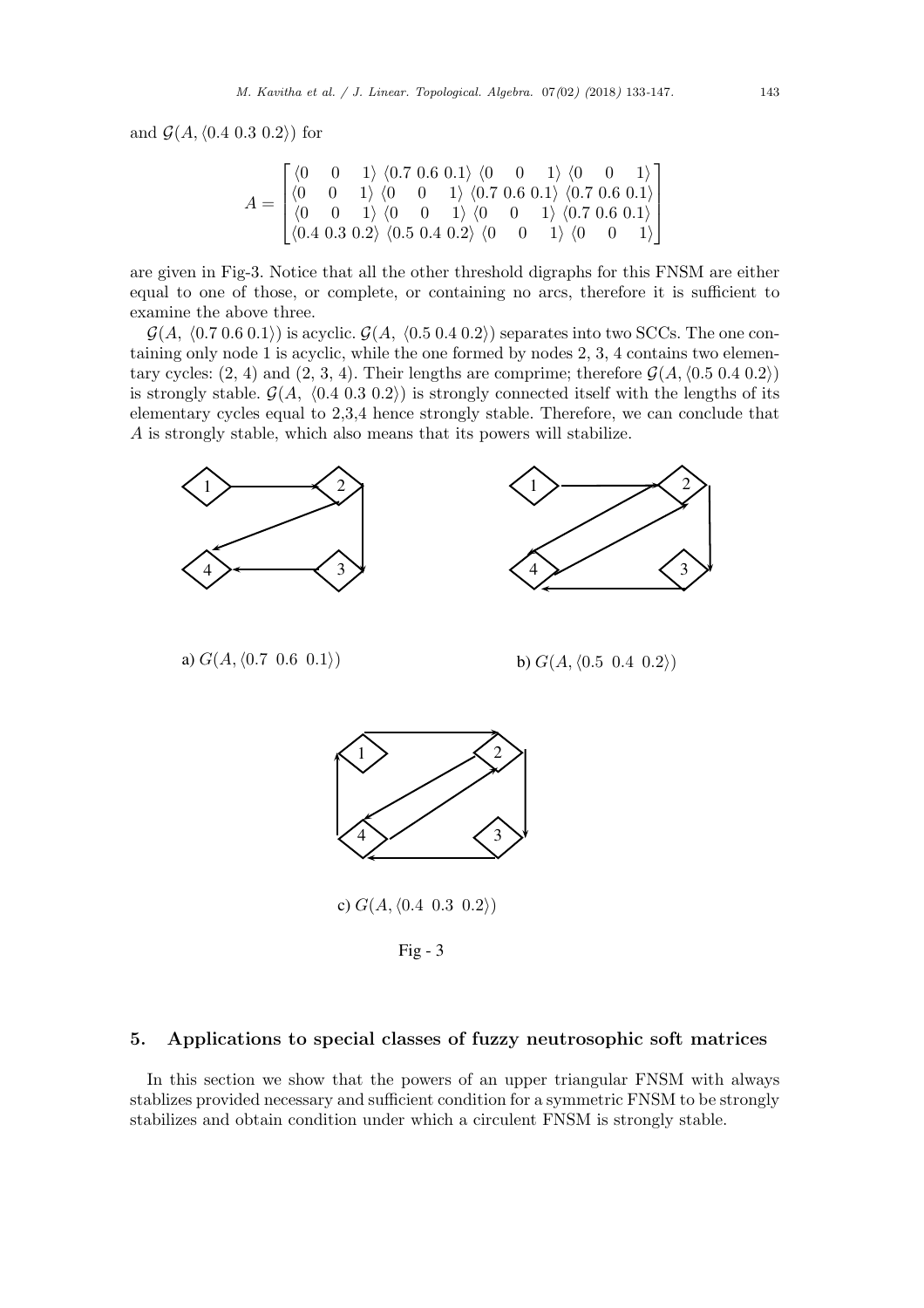**Definition 5.1** A FNSM  $A \in \mathcal{N}_{(n,n)}$  is called upper triangular if each entry over the main diagonal is not less than any entry below the main diagonal, i.e.,

$$
min\{a_{ij}^T; i \leq j\} \geq max\{a_{ij}^T; i > j\},
$$
  
\n
$$
min\{a_{ij}^I; i \leq j\} \geq max\{a_{ij}^I; i > j\},
$$
  
\n
$$
max\{a_{ij}^F; i \leq j\} \leq min\{a_{ij}^F; i > j\}.
$$

Note that this definition includes the classical upper triangular FNSMs, i.e. such that below the main diagonal there are only zero entries.

**Theorem 5.2** The powers of an upper triangular FNSM always stabilize.

**Proof.** Notice that if any cycle containing at least two nodes appears in a threshold digraph  $\mathcal{G}(A, \langle h^T \ h^I \ h^F \rangle)$  of an upper triangular FNSM *A*, then this means that some entry  $\langle a_{ij}^T a_{ij}^T a_{ij}^T \rangle$  below the main diagonal of the FNSM has been involved as the capacity of an arc on this cycle. But due to the definition of upper triangular FNSMs, that means that all the main-diagonal entries fulfill  $\langle a_{kk}^T a_{kk}^T a_{kk}^T \rangle \geq \langle a_{ij}^T a_{ij}^T a_{ij}^T \rangle \geq \langle h^T h^I h^F \rangle$ . Therefore,  $\mathcal{G}(A, \langle h^T \ h^I \ h^F \rangle)$  contains all the loops and each SCC in it has period 1. ■

**Definition 5.3** A FNSM  $A \in \mathcal{N}_{(n,n)}$  is symmetric if  $\langle a_{ij}^T a_{ij}^T a_{ij}^T a_{ij}^T a_{ji}^T a_{ji}^T a_{ji}^T \rangle$  for all  $i, j \in N$ .

Note that all the associated digraphs of a symmetric FNSM are symmetric. So, we can consider just their undirected versions and condition for stabilization becomes simpler.

**Theorem 5.4** A symmetric FNSM A is strongly stable if and only if in each undirected threshold graph  $\mathcal{G}(A, \langle h^T h^I h^F \rangle)$  each SCC either contains an odd cycle or is an isolated node.

**Definition 5.5** A FNSM  $A \in \mathcal{N}_{(n,n)}$  is called a circulant FNSM, or simply a circulant, if it is of the form

$$
A = \begin{bmatrix} \langle a_1^T a_1^T a_1^T \rangle & \langle a_2^T a_2^T a_2^T \rangle & \langle a_3^T a_3^T a_3^T \rangle & \cdots & \langle a_{n-1}^T a_{n-1}^T a_{n-1}^T \rangle & \langle a_n^T a_n^T a_n^T \rangle \\ \langle a_n^T a_n^T a_n^F \rangle & \langle a_1^T a_1^T a_1^F \rangle & \langle a_2^T a_2^T a_2^F \rangle & \cdots & \langle a_{n-2}^T a_{n-2}^T a_{n-2}^F \rangle \\ \vdots & \vdots & \ddots & \vdots & \vdots \\ \langle a_2^T a_2^T a_2^T a_2^T \rangle & \langle a_3^T a_3^T a_3^F \rangle & \langle a_4^T a_4^T a_4^F \rangle & \cdots & \langle a_n^T a_n^T a_n^F \rangle \end{bmatrix}
$$

The set of entries with the same index is called a stripe; the entries  $\langle a_i^T \ a_i^I \ a_i^F \rangle$  form the  $i<sup>th</sup>$  stripe. In the associated digraph  $\mathcal{G}(A)$  each stripe *i* defines a set of arcs of the form  $(k, k+i-1)$  for  $k = 1, 2, ..., n$ . Obviously, all the numbers here are considered modulo *n*. We shall say that the span of an arc in the  $i<sup>th</sup>$  stripe is  $i-1$ ; that is, these arcs fall into a set of disjoint cycles (all with the same length equal to  $n/gcd(n, i - 1)$  for  $i = 2, ..., n$ and 1 for the first stripe).

*Example* **5.6** As an illustration, consider the circulant

$$
A = \begin{bmatrix} \langle a_1^T & a_1^T & a_1^F \rangle & \langle a_2^T & a_2^L & a_2^F \rangle & \langle a_3^T & a_3^T & a_3^F \rangle & \langle a_4^T & a_4^L & a_4^F \rangle & \langle a_5^T & a_5^L & a_6^F \rangle & \langle a_6^T & a_6^L & a_6^F \rangle \\ \langle a_6^T & a_6^L & a_6^F \rangle & \langle a_1^T & a_1^T & a_1^F \rangle & \langle a_2^T & a_2^L & a_2^F \rangle & \langle a_3^T & a_3^T & a_3^F \rangle & \langle a_4^T & a_4^L & a_4^F \rangle & \langle a_5^T & a_5^F \rangle \\ \langle a_5^T & a_5^L & a_5^F \rangle & \langle a_6^T & a_6^L & a_6^F \rangle & \langle a_1^T & a_1^T & a_1^F \rangle & \langle a_2^T & a_2^L & a_2^F \rangle & \langle a_3^T & a_3^L & a_3^F \rangle & \langle a_4^T & a_4^L & a_4^F \rangle \\ \langle a_4^T & a_4^L & a_4^L & \langle a_5^T & a_5^L & a_5^F \rangle & \langle a_6^T & a_6^L & a_6^F \rangle & \langle a_1^T & a_1^T & a_1^F \rangle & \langle a_2^T & a_2^L & a_2^F \rangle & \langle a_3^T & a_3^L & a_3^F \rangle \\ \langle a_3^T & a_3^L & a_3^F \rangle & \langle a_4^T & a_4^L & a_4^F \rangle & \langle a_5^T & a_5^L & a_6^F \rangle & \langle a_6^T & a_6^L & a_6^F \rangle & \langle a_1^T & a_1^T & a_1^F \rangle & \langle a_2^T & a_2^L & a_2^F \rangle \\ \langle a_2^T & a_2^L & a_2^F \rangle & \langle a_3^T & a_3^L & a_3^F \rangle & \langle a_4^T & a_4^L & a_4^F \rangle & \langle a_5^T & a_5^L & a_5^F \rangle & \langle a_6^T & a_6
$$

The corresponding digraphs for its individual stripes are given in Fig-4.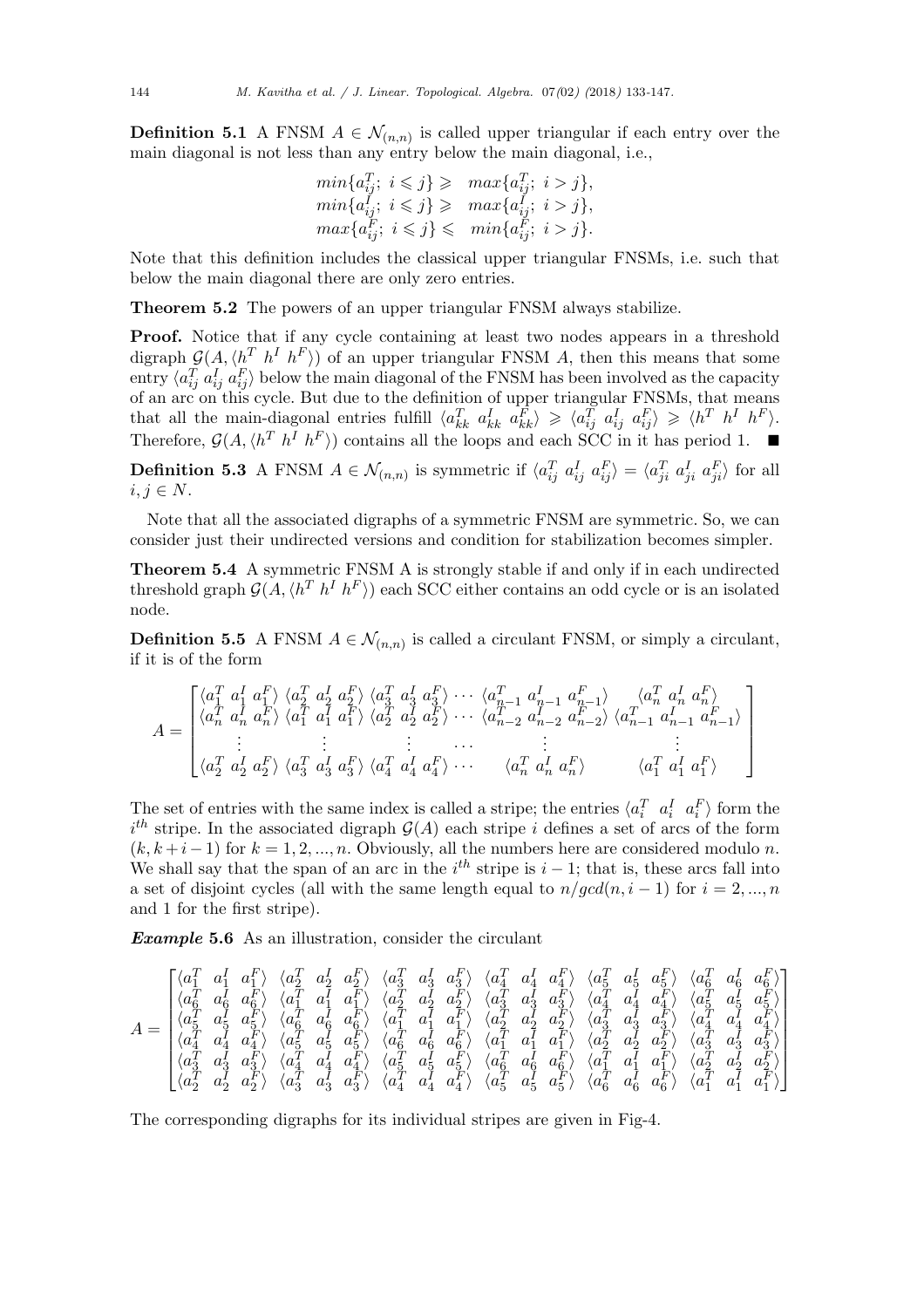

Fig-4

From these pictures we can make the following observations which we later generalize. If  $\langle a_1^T \ a_1^I \ a_1^F \rangle > max\{\langle a_2^T \ a_2^I \ a_2^F \rangle, ..., \langle a_6^T \ a_6^I \ a_6^F \rangle\},\$  then the first nontrivial threshold digraph consists of six loops. Hence it consists of six SCCs (each with period 1). For a lower value of the threshold, some more arcs will appear, causing some SCCs to merge, but the period of none of them will increase. Thus, in this case, the powers of the circulant will stabilize. However, if e.g.  $\langle a_2^T \ a_2^I \ a_2^F \rangle > max\{\langle a_1^T \ a_1^I \ a_1^F \rangle, \langle a_3^T \ a_3^I \ a_3^F \rangle, ..., \langle a_6^T \ a_6^I \ a_6^F \rangle\},$ then the first nontrivial threshold digraph consists of a single cycle of length 6. So, it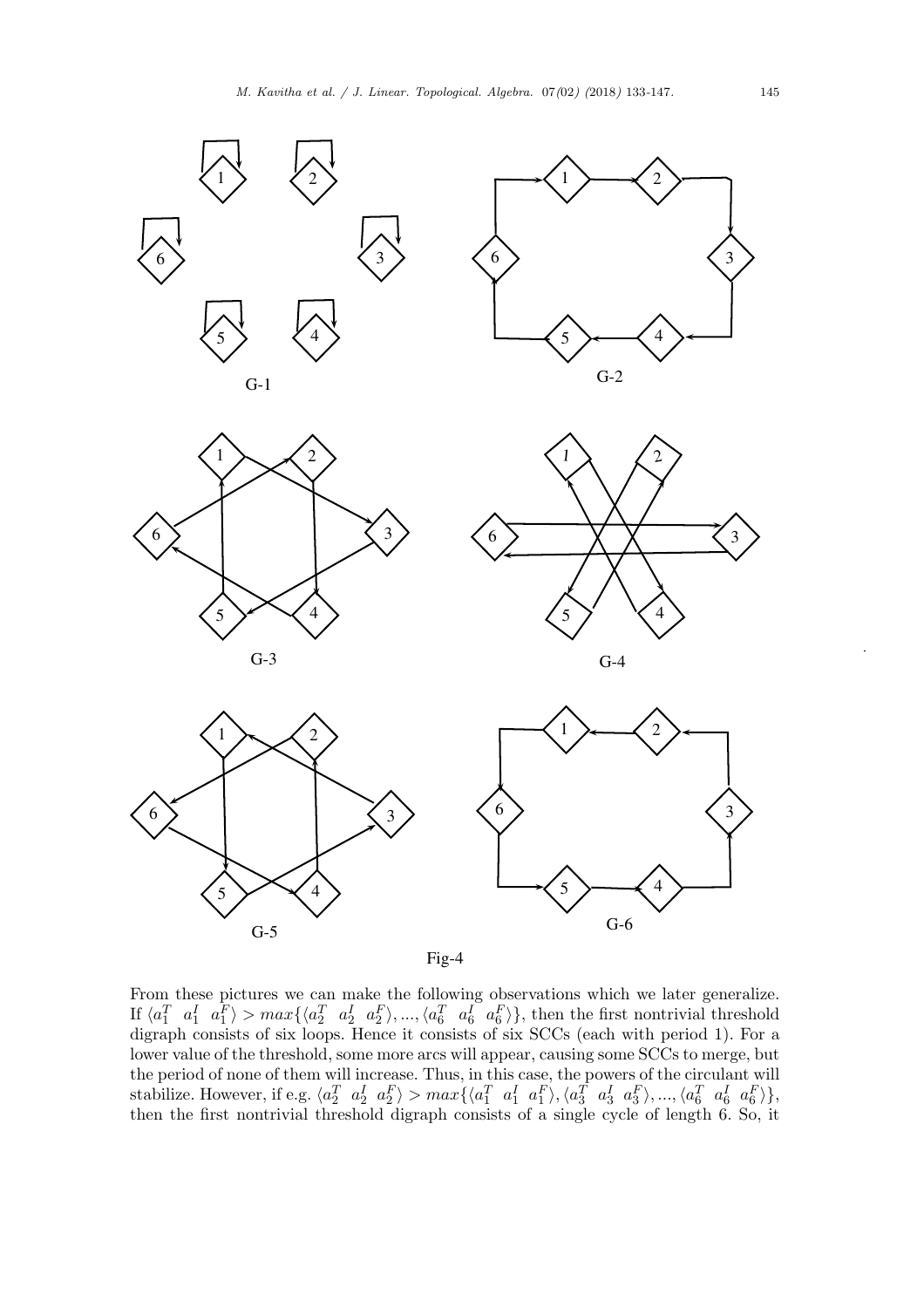has a single SCC with period 6. Thus the powers of *A* will oscillate. Denote  $J(A)$  =  $\{j;\langle a_j^T \ a_j^I \ a_j^F \rangle = max\{\langle a_1^T \ a_1^I \ a_1^F \rangle, \langle a_2^T \ a_2^I \ a_2^F \rangle, ..., \langle a_n^T \ a_n^I \ a_n^F \rangle\} \}$  for a given circulant  $A \in \mathcal{N}_{(n,n)}$ .

**Theorem 5.7** If  $1 \in J(A)$  for a given circulant  $A \in \mathcal{N}_{(n,n)}$ , then *A* is strongly stable. If  $gcd(n, J(A)) = d > 1$ , then the powers of *A* oscillate.

**Proof.** The first assertion follows from the above. For the second one it is sufficient to show that the period of the first threshold digraph  $G$  for  $A$  is equal to  $d > 1$ . Let  $J(A) = \{i_1, i_2, ..., i_k\}$  and  $1 \notin J(A)$ . Then G contains arcs with spans  $i_1 - 1, i_2 - 1, ..., i_k - 1$ . To get a cycle in  $G$  we must return to the starting node, traversing only arcs with these spans. Hence, by adding the spans of the arcs on a cycle together, we must get a multiple of *n* or

$$
0 \equiv m_1(i_1 - 1) + m_2(i_2 - 1) + \dots + m_k(i_k - 1)(modn),
$$
\n<sup>(5)</sup>

where  $m_1, m_2, ..., m_k$  are the numbers of arcs on the cycle, chosen from strips  $i_1, i_2, ..., i_k$ . (5) is also equivalent to the following congruence:

$$
m_1 + m_2 + \dots + m_k \equiv m_1 i_1 + m_2 i_2 + \dots + m_k i_k (mod n).
$$

Notice that  $m_1 + m_2 + \ldots + m_k$  is the length of the obtained cycle. Elementary number theory now implies that if  $i_1, i_2, \ldots, i_k$  have a common divisor *d* with *n*, then all the cycle lengths in  $G$  will be divisible by  $d$  and the proof is complete.

#### **6. Conclusion**

In this paper, the authors presented two types of digraph, orbits of a fuzzy neutrosophic soft matrices and their interpretation in digraphs and application to special classes of fuzzy neutrosophic soft matrices.

## **References**

- [1] I. Arockiarani, I. R. Sumathi, A fuzzy neutrosophic soft matrix approach in decision making, JGRMA. 2 (2) (2014), 14-23.
- K. Atanassov, Intuitionistic fuzzy sets, Fuzzy Sets and System. 20 (1983), 87-96.
- [3] K. Atanassov, More on intuitionistic fuzzy sets, Fuzzy Sets System. 33 (1989), 37-46.
- [4] S. Broumi, F. Smarandache, Intuitionistic neutrosophic soft set, J. Inform. Computer. Sci. 8 (2) (2013), 130-140.
- [5] K. Cechlarova, Eigenvectors in bottleneck algebra. Linear Algebra Appl. 179 (1992), 63-73.
- [6] K. Cechlarova, On the powers of matrices in bottleneck /fuzzy Algebra, Linear. Algebra. Appl. 246 (1996), 97-111.
- [7] R. A. Cuninghame-Green, Minimax algebra, Lecture notes in economics and mathematics systems, Springer-Verlag, Berlin, 1979.
- [8] S. Das, S. Kumar, S. Kar, T. Pal, Group decision making using neutrosophic soft matrix, an algorithmic approach, J. of King Saud University-Comput. Inform. Sci. (2017), In press.
- [9] Y. Guo, A. Sengur, A novel image segmentation algorithm based on neutrosophic similarity clustering application soft computing, 25 (2014), 391-398.
- [10] R. Hemasinha, N. R. Pal, J. C. Bezdek, Iterates of fuzzy circulant matrices, Preprint, 1993.
- [11] L. Jian-Xin, An upper bound on indices of finite fuzzy relation, Fuzzy sets and systems. 49 (1992), 317-321.
- [12] L. Jian-Xin, Periodicity of powers of fuzzy matrices (finite fuzzy relations), Fuzzy Sets and Systems. 48 (1992), 365-369.
- [13] C. F. Liu, Y. S. Luo, Power aggregation operators of simplified neutrosophic sets and their use in multiattribute group decision making, IEEE/CAA J. Automatica. Sinica. (2017), 1-10.